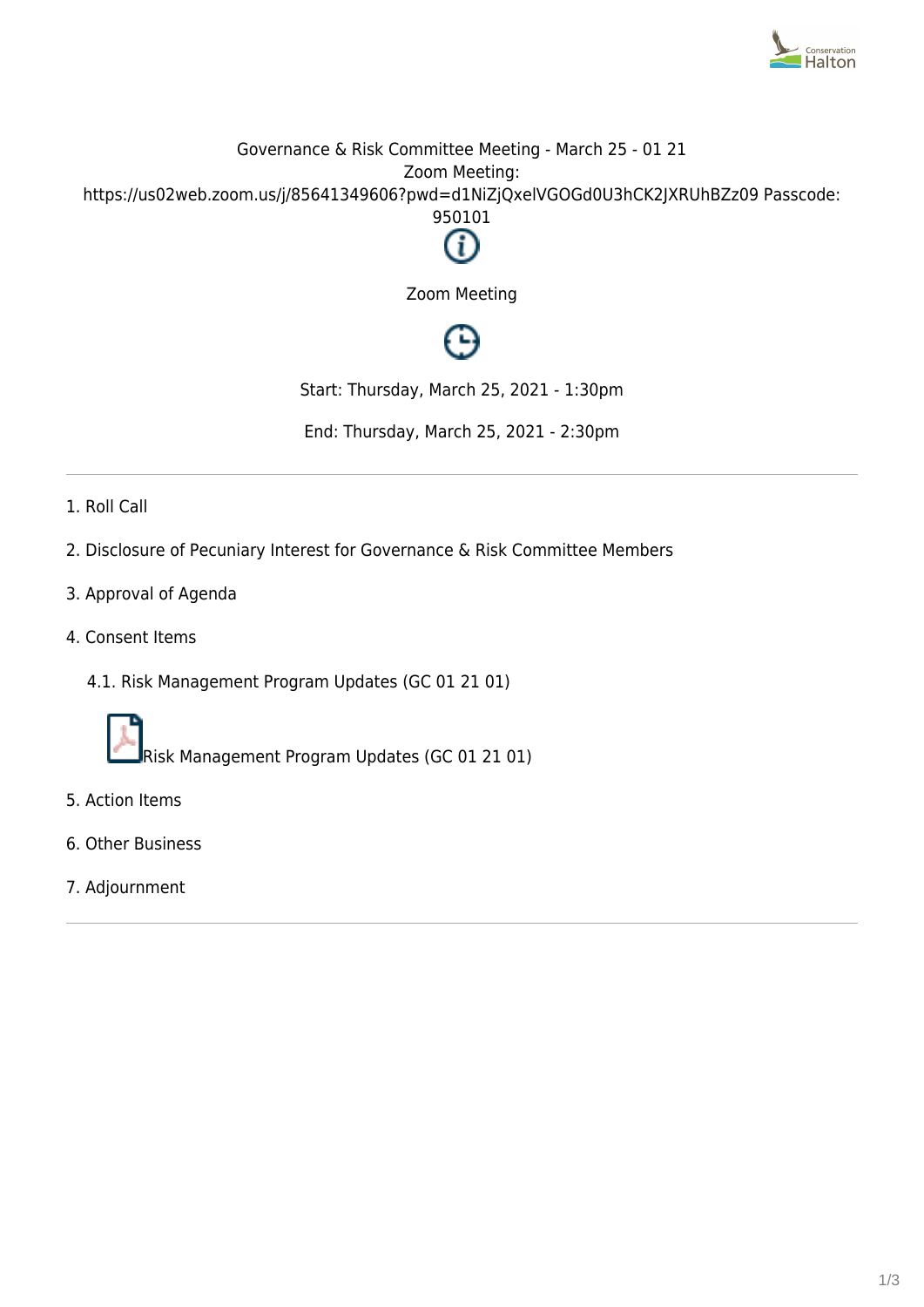



| <b>Governance &amp; Risk Committee</b>                    |
|-----------------------------------------------------------|
| GC 01 21 01                                               |
| Jill Ramseyer, Director, Corporate Compliance             |
| March 25, 2021                                            |
| <b>Conservation Halton Risk Management Program Update</b> |
|                                                           |

### **Recommendation**

THAT the Conservation Halton Governance & Risk Committee **receives for information the Staff report containing updates to the risk management program.** 

#### **Report**

The risk management program at Conservation Halton (CH) continues to evolve and grow. This report to the Governance & Risk Committee is part of the annual program updates. The table below outlines work that has been completed in 2020 and early in 2021 to support the enterprise risk management strategy:

- Manage risks within a tolerable level to meet service level expectations
- Introduce incremental changes to the risk process and build upon existing risk management activities
- Apply a consistent approach to risk management across the organization
- Balance the cost and control of a risk to ensure the greatest value to the organization

| <b>Risk Management Initiative</b>                    | <b>Update</b>                                                                                                                                                                                                                                                                                                                                                                                                                                                                     |
|------------------------------------------------------|-----------------------------------------------------------------------------------------------------------------------------------------------------------------------------------------------------------------------------------------------------------------------------------------------------------------------------------------------------------------------------------------------------------------------------------------------------------------------------------|
| <b>Enterprise Risk Management</b><br>Framework (ERM) | In December of 2020, a comprehensive enterprise risk<br>management framework was completed and approved by the<br>CH Senior Leadership Team. The framework sets out all the<br>necessary components to carry out the enterprise risk<br>activities within CH. It is important to note that this framework<br>is not meant to supersede any of the existing processes but<br>rather allow for a common frame of reference for risk.                                                |
|                                                      | The framework outlines:<br>Philosophy, strategy, and principles of ERM: These<br>are the underlying values that direct how ERM will be<br>conducted.<br>Tools to implement ERM: The measurement criteria,<br>risk appetite, and risk process are provided to ensure a<br>consistent approach and evaluation throughout all<br>activities associated with risk.<br><b>Governance structure:</b> A clear understanding of roles<br>and responsibilities are required to ensure that |